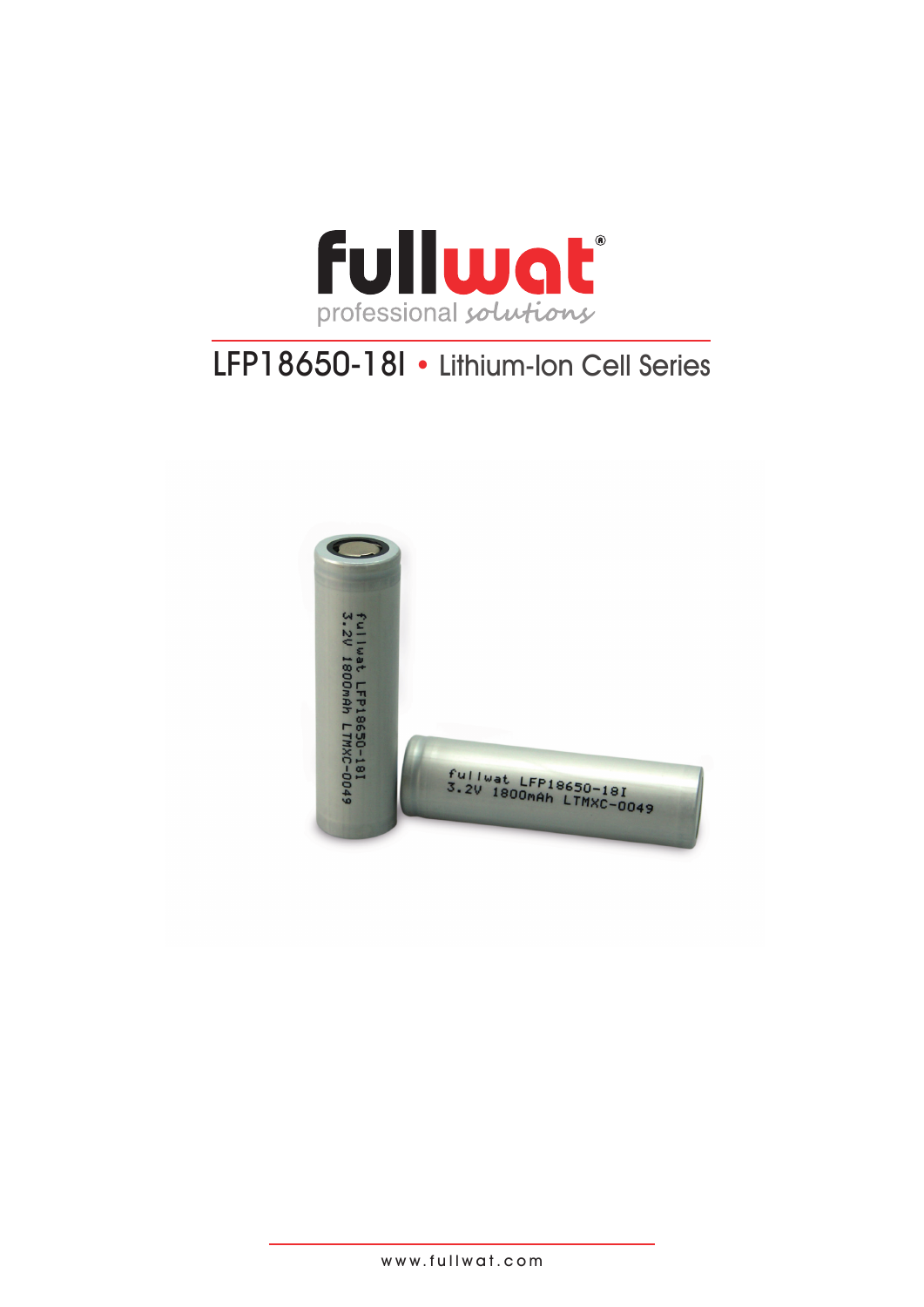

### **1. Scope**

This product specification describes product performance indicators of Lithium-ion cell LFP18650-18I produced by Fullwat.

### **2. Dimensions**

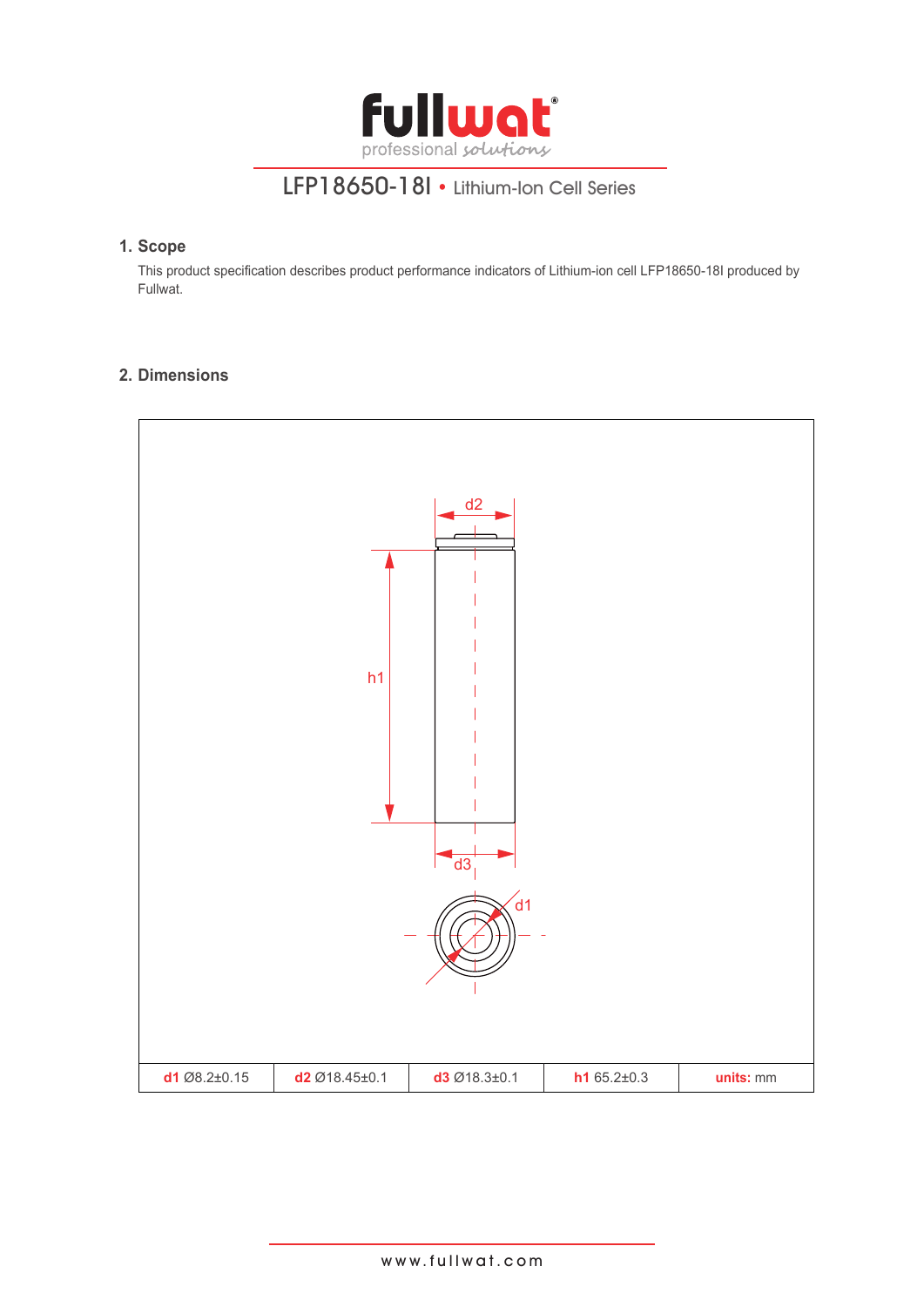

### **3. Major technical parameters**

| <b>Item</b>                                        |  | <b>Standard</b>                                                    | <b>Note</b>                                                                                                                                                                                                                                               |
|----------------------------------------------------|--|--------------------------------------------------------------------|-----------------------------------------------------------------------------------------------------------------------------------------------------------------------------------------------------------------------------------------------------------|
| <b>Standard capacity</b>                           |  | 1800mAh                                                            | 0.2C, (current value of 1800mA at 1C)                                                                                                                                                                                                                     |
| <b>Minimum capacity</b>                            |  | 1750mAh                                                            | 0.2C                                                                                                                                                                                                                                                      |
| <b>Standard Voltage</b>                            |  | 3.2V                                                               | LiFePO4                                                                                                                                                                                                                                                   |
| <b>Alternating Internal Resistance</b>             |  | ≤40mΩ                                                              |                                                                                                                                                                                                                                                           |
| <b>Charge Conditions</b><br>Cut-off<br>Voltage     |  | 3.65±0.05V                                                         | constant-current charge to 3.65V at 0.5C,<br>constant voltage charge to stop until 0.01C mA                                                                                                                                                               |
| Cut-off<br>Current                                 |  | 0.01C                                                              |                                                                                                                                                                                                                                                           |
| <b>Max. Charging Current</b>                       |  | 1.8A                                                               |                                                                                                                                                                                                                                                           |
| <b>Discharge Cut-off Voltage</b>                   |  | 2.5V                                                               |                                                                                                                                                                                                                                                           |
| <b>Standard Discharge Current</b>                  |  | 0.9A                                                               |                                                                                                                                                                                                                                                           |
| <b>Fast Discharge Current</b>                      |  | 1.8A                                                               | This current is the maximum current<br>recommended for the combination of cells.<br>and the specific value should be determined<br>according to the combination structure.<br>The maximum operating current is set at a<br>temperature not exceeding 60°C |
| <b>Max. Continuous</b><br><b>Discharge Current</b> |  | 5.4A                                                               | Only for single cell                                                                                                                                                                                                                                      |
| <b>Pulse Discharge Current</b>                     |  | 10A, 5s                                                            |                                                                                                                                                                                                                                                           |
| <b>Cycle Characteristic</b>                        |  | 2000 times (100%DOD)<br>4000 times (80%DOD)<br>7000 times (50%DOD) | The residual capacity is no less than 80%<br>of rated capacity at 1C rate.                                                                                                                                                                                |
| <b>Working temperature</b>                         |  | Charge:0°C~55°C<br>Discharge:-20°C~60°C                            |                                                                                                                                                                                                                                                           |
| <b>Storage temperature</b>                         |  | $-20^{\circ}$ C~55°C                                               | Short-term storage (<3 months)                                                                                                                                                                                                                            |
| <b>Cell weight</b>                                 |  | Approx 41.5g                                                       |                                                                                                                                                                                                                                                           |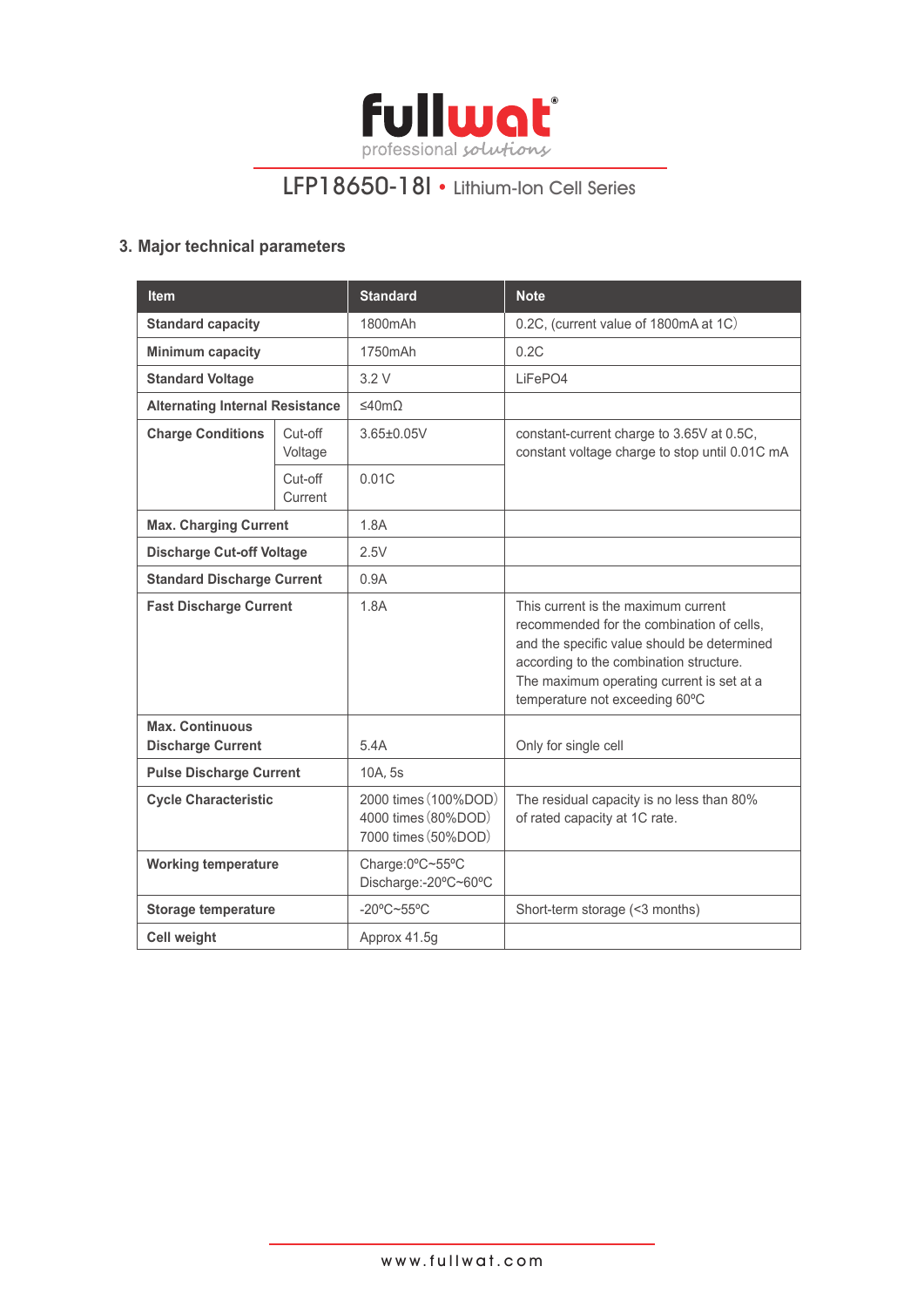

### **4. Characteristics Curves**







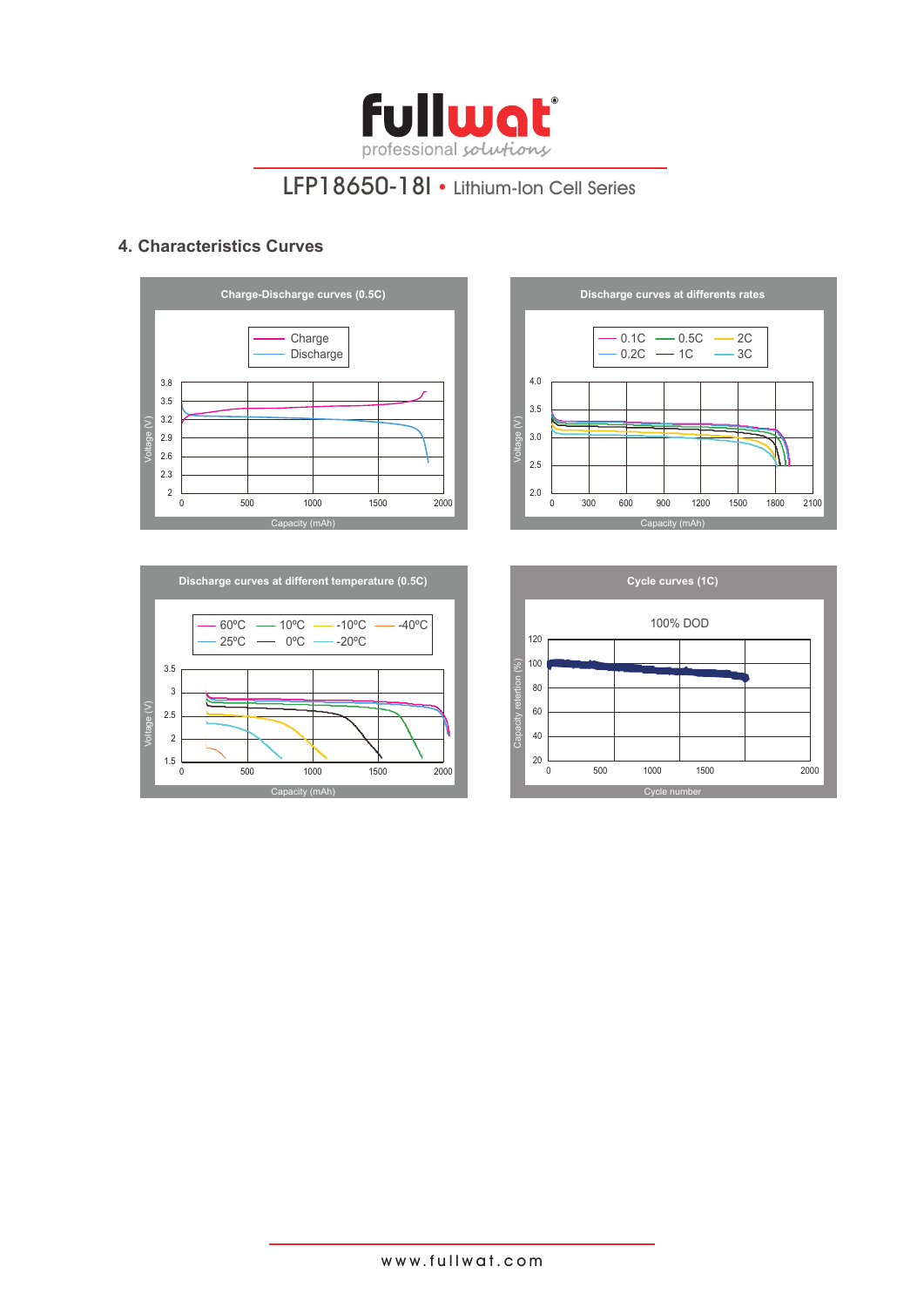

### **5. Electrical Characteristics**

| <b>Item</b>                                                                            | <b>Test method</b>                                                                                                                                                                                                                                                                                                                                                                                                 | <b>Standard</b>                                                                                                                                                        |
|----------------------------------------------------------------------------------------|--------------------------------------------------------------------------------------------------------------------------------------------------------------------------------------------------------------------------------------------------------------------------------------------------------------------------------------------------------------------------------------------------------------------|------------------------------------------------------------------------------------------------------------------------------------------------------------------------|
| <b>Discharge capacity</b><br>at normal<br>temperature                                  | After full charge, the experiment can be put on hold for<br>10 minutes; 0.2C discharge to 2.5V allows five repetitions.<br>When the range of three consecutive experiments is less than<br>3% of the rated capacity, the experiment can be completed<br>ahead of time and the maximum value of the test results<br>can be obtained.                                                                                | $\geq$ 1750mAh                                                                                                                                                         |
| <b>Discharge</b><br>performance<br>at different<br>temperatures                        | After standard charging of normal batteries, it should be<br>stored at least 12 hours in the constant temperature<br>environment of -20°C, -10°C, 0°C, 10°C and 25°C, respectively,<br>and 5 hours of 60°C. Then discharge with 0.5C current to the<br>corresponding termination voltage. When the ambient<br>temperature is more than 15°C, the termination voltage is 2.5V,<br>if less than 15°C, which is 2.0V. | discharge capacity<br>/initial capacity *100%<br>-20°C≥40%; 10°C>80%;<br>-10°C≥60%; 25°C>100%;<br>0°C≥70%; 60°C>95%;                                                   |
| <b>Discharge</b><br>performance<br>at normal<br>temperatures<br>different rates        | After standard charging of normal batteries, it should be placed<br>for 10 minutes at the prescribed ambient temperature.<br>Then discharged to 2.5V at different rates of 0.2C, 0.5C,<br>1C, 2C and 3C, respectively. The capacity of batteries with<br>different discharge rates was recorded, and the temperature<br>rise T of batteries with different discharge rates was recorded<br>synchronously           | discharge capacity<br>/initial capacity *100%<br>0.1C:≥100%; T:≤5°<br>0.2C:≥100%; T:≤5°<br>0.5C:≥100%; T:≤10°<br>1C:≥95%; T:≤15°<br>2C:≥90%; T:≤25°<br>3C:≥85%; T:≤30° |
| Charge<br>retention<br>at normal<br>temperature                                        | Normal batteries are charged according to the standard.<br>They are placed in open circuit for 28 days at room temperature,<br>and then discharged to 2.5V at 0.5C. The recovery capacity<br>of the battery was tested according to the charging and<br>discharging standards.                                                                                                                                     | storage capacity ≥<br>initial capacity *90%<br>recovery capacity ≥<br>initial capacity *95%                                                                            |
| Charge<br>retention and<br>capacityct recovery<br>capability<br>at high<br>temperature | After standard charging, normal batteries are placed open circuit<br>for 7 days in the environment of 55±2°C. After the storage<br>period expires, they are placed for 5 hours at room temperature,<br>and then discharged to 2.5V at 0.5C. The recovery capacity of<br>the battery was tested according to the charging and discharging<br>standards.                                                             | storage capacity<br>initial capacity *90%<br>recovery capacity<br>initial capacity *95%                                                                                |
| Cycle<br>characteristic                                                                | After filling up the battery, stand for 10 minutes, then charge and<br>discharge according to 1C. It is counted as a cycle. The interval<br>between each cycle should not be less than 10 minutes,<br>and the discharge capacity should end when it is less than 80%<br>of the rated capacity.                                                                                                                     | ≥2000times                                                                                                                                                             |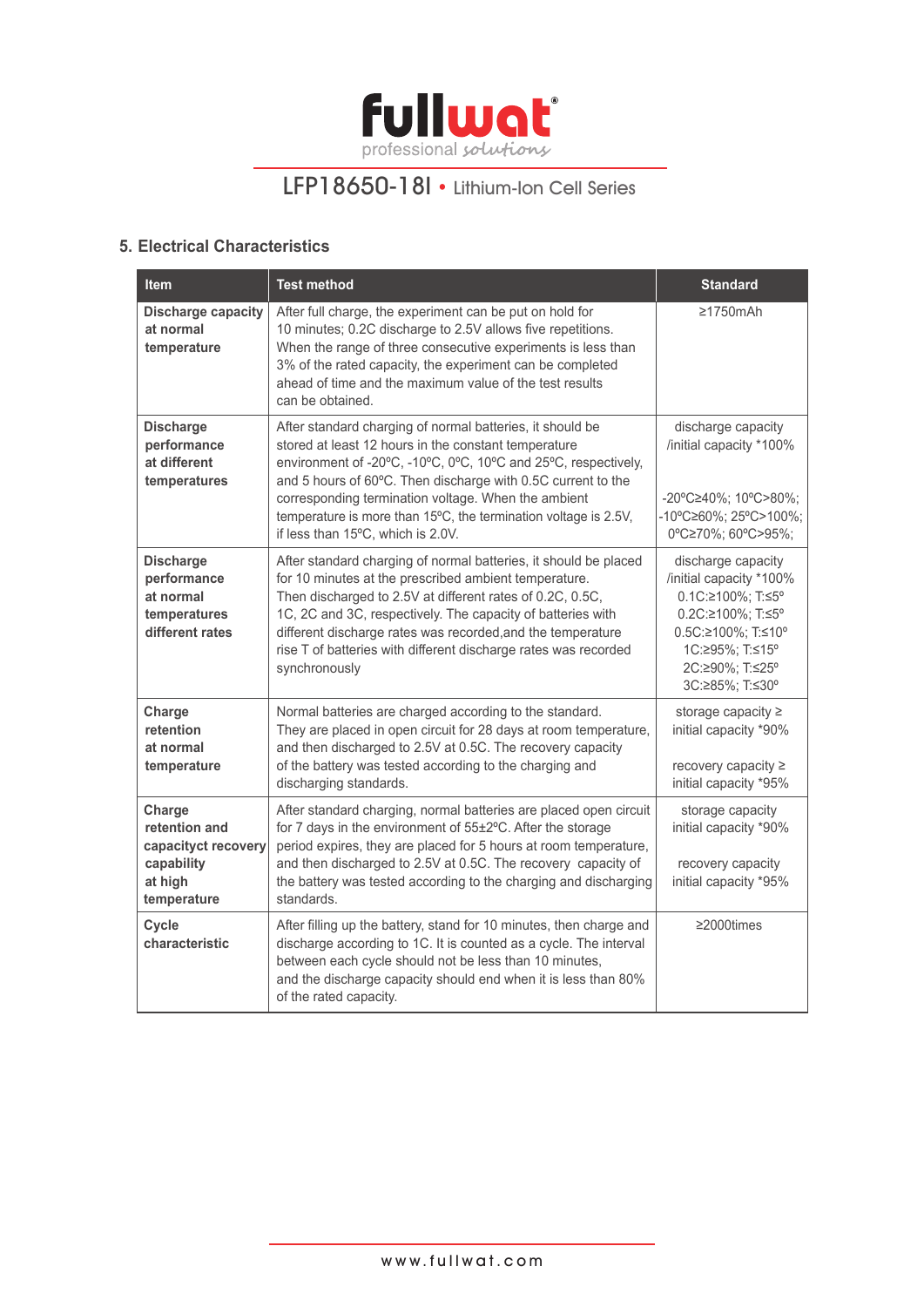

### **6. Safety Characteristics**

| <b>Item</b>                             | <b>Test Method</b>                                                                                                                                                                                                                                                                                                | <b>Standard</b>         |
|-----------------------------------------|-------------------------------------------------------------------------------------------------------------------------------------------------------------------------------------------------------------------------------------------------------------------------------------------------------------------|-------------------------|
| Overcharge                              | Normal batteries are charged at 1C constant current until the charging<br>termination voltage is 1.5 times or after charging time reaches 1h,<br>then stop charging and the appearance changes of the batteries are<br>observed for 1h.                                                                           | No explosion<br>No fire |
| Over discharge                          | After normal charge, test the batteries' initial state. When the batteries<br>are normal, discharge to 0V at 0.5C. Observe cell's variation of appearance.                                                                                                                                                        | No explosion<br>No fire |
| <b>External</b><br><b>Short-circuit</b> | After standard charging of normal batteries, direct short circuit positive and<br>negative poles for 10 minutes, external line resistance should be less than<br>5 mΩ. When the temperature of batteries drops to 10°C, the test is<br>completed and the appearance changes of batteries are observed for 1 hour. | No explosion<br>No fire |
| <b>Thermal Abuse</b>                    | The initial state of the normal battery was measured. After standard<br>charging, the battery was placed in the oven. The temperature was<br>increased to 130±2°C at a rate of (5±2°C)/min and kept for 30 minutes.<br>Then the appearance of the battery was observed for one hour.                              | No explosion<br>No fire |
| <b>Drop</b>                             | After standard charging of normal batteries, the initial state of the batteries<br>was measured, and the test batteries were freely dropped from 1.5m<br>height to flat cement ground, once in each direction.                                                                                                    | No explosion<br>No fire |
| <b>Heavy Impact</b>                     | A diameter of 15.8 mm steel rod is placed in the middle of the fully charged cell,<br>then the weight of 10kg hammer from 1.0m height free falls to the cell upper.                                                                                                                                               | No explosion<br>No fire |
| <b>Extrusion test</b>                   | After standard charging of normal batteries, pressure is applied<br>perpendicular to the electrode plate or the longitudinal axis of batteries.<br>The area of extrusion head is not less than 20 cm 2, and the pressure<br>gradually increases to 13 kN or the deformation reaches 30%.                          | No explosion<br>No fire |
| <b>Prick test</b>                       | Use $\Phi$ 3~5 mm high temperature resistant steel needle, to 10 mm/s~40 mm/s<br>of speed, from the perpendicular to the direction of the cell plate.<br>(The steel needle stays in battery for more than 5 minutes).                                                                                             | No explosion<br>No fire |

### **7. Environmental Adaptability**

| <b>Item</b>                      | <b>Test Method</b>                                                                                                                                                                                                                                                                                                                                                                                                                                                                                                  | <b>Standard</b>                                                                                                                                                        |
|----------------------------------|---------------------------------------------------------------------------------------------------------------------------------------------------------------------------------------------------------------------------------------------------------------------------------------------------------------------------------------------------------------------------------------------------------------------------------------------------------------------------------------------------------------------|------------------------------------------------------------------------------------------------------------------------------------------------------------------------|
| <b>Thermal</b><br>Cycle          | Store the cell for 48 hours at 75±2°C after standard charge,<br>then store the cell at -20°C for 6 hours, and at room temperature<br>for 24 hours. Observe the batteries' appearance.                                                                                                                                                                                                                                                                                                                               | No leakage<br>No smoke, No fire<br>No explosion                                                                                                                        |
| <b>Static</b><br><b>Humidity</b> | Put the cell at 40°C±5°C and 95%RH chamber for 48h, then<br>get it out and store it for 2h at room temperature. Observe the<br>appearance and discharge at 0.5C to 2.5V, then test the final capacity.                                                                                                                                                                                                                                                                                                              | Discharge capacity after<br>storage is more than 90%<br>of rated capacity. No<br>obvius outside damage,<br>No corrosion, No smoke,<br>No explosion                     |
| <b>Vibration</b>                 | Standard charge. Equip it to the vibration platform, prepare the test<br>equipment according to following vibration frequency and relevant swing,<br>doing frequency sweeping from X, Y, Z three directions, each from<br>10Hz to 55Hz for 30 minutes of recycling, rating of which is 1oct/min:<br>A) Vibration frequency: 10Hz~30Hz<br>Displacement breadth (single swing): 0.38mm<br>B) Vibration frequency: 30Hz~55Hz<br>Displacement breadth (single swing): 0.19mm<br>Observe the final state after scanning. | Residual Capacity≥90%<br><b>Rated Capacity</b><br><b>Voltage Decrease</b><br>Rate $\leq 0.5\%$<br>No obvious outside<br>damage, No leakage,<br>No smoke, No explosion. |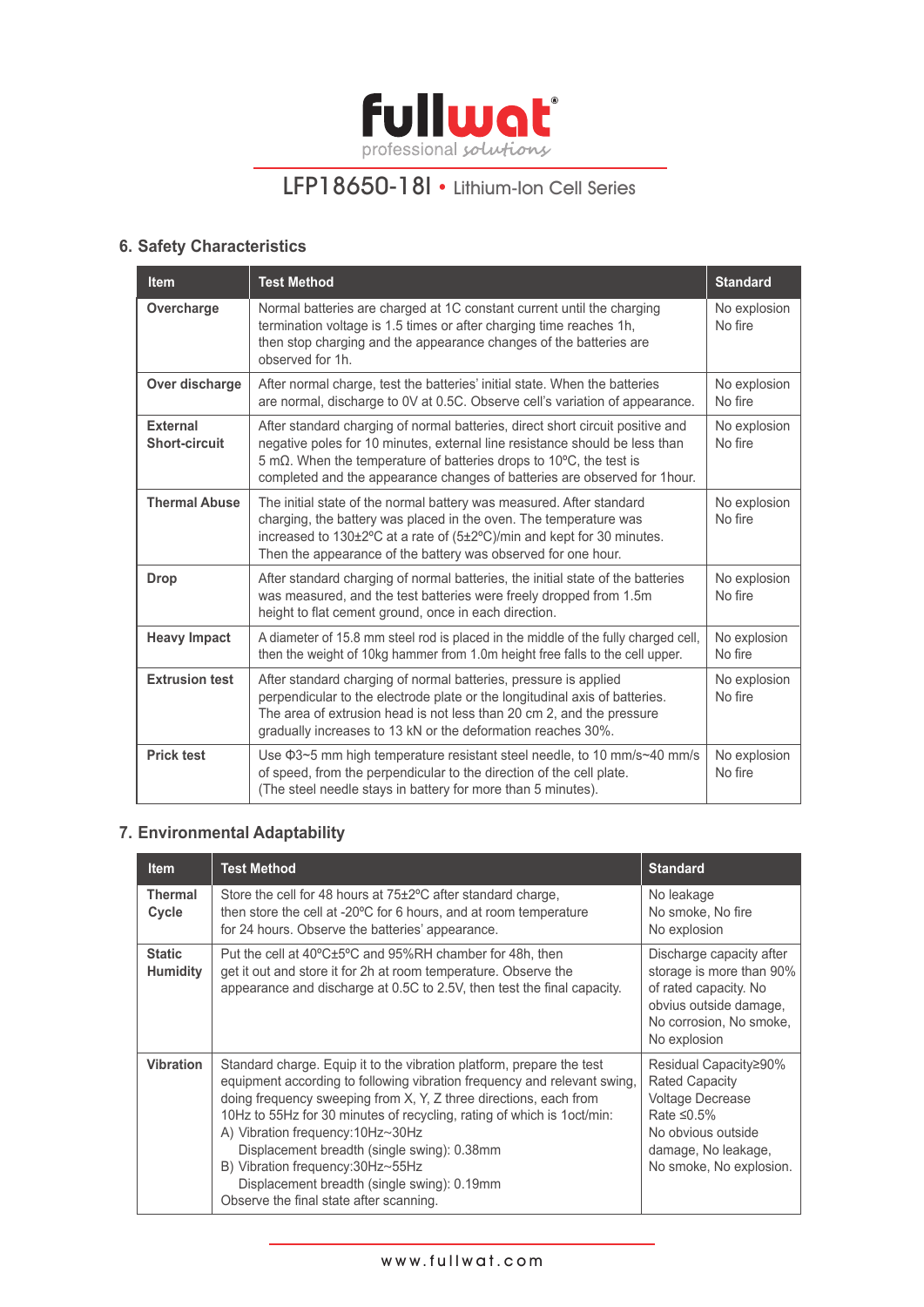

#### **8. Standard Test Environment**

Unless especially specified, all tests stated in this Product Specification are conducted at below condition:

**Temperature:** 25±2ºC **Humidity:** (65±20) % RH

#### **9. Storage and Others**

#### **Long Time Storage**

It should be stored in dry and cool place if the cell is stored for a long time (more than three months), Storage ambient temperature is required to be 25±5ºC, humidity is required to be less than 85% RH. And in order to ensure that the environmental control under this condition cannot make the surface of the cell appear condensate droplets, while the surface of the storage cell cannot appear moisture phenomenon. The batteries' storage voltage should be 3.3~3.4V and the cell should be stored in a condition as NO.8.

#### **Other considerations**

Any matters that this specification does not cover should be consulted between the customer and Goldencell.

#### **10. Notice in Using Cell**

Abuse of cell may cause accidents such as damage to cores or personal injury. So please read the following safety codes and precautions carefully before used:

- Do not immerse the cell in water or seawater, and keep the cell in a cool dry surrounding if it stands by.
- Do not use or leave the cell at high temperature as fire or heater. Otherwise, it can overheat or fire or its performance will be degenerate and its service life will be decreased.
- Do not reverse the position and negative terminals.
- Do not connect the cell electrodes to an electrical outlet.
- Do not short circuit. Otherwise it will cause serious damage of the cell.
- Do not transport or store the cell together with metal objects such as hairpins, necklaces, etc.
- Do not strike, trample, throw, fall and shock the cell.
- Do not directly solder the cell and pierce the cell with a nail or other sharp objects.
- Do not use the cell in a location where static electricity and magnetic field is great, otherwise, the safety devices may be damaged, causing hidden trouble of safety.
- Use the cell charger specifically when recharging.
- If the cell leaks and the electrolyte gets into the eyes, do not rub the eyes, instead, rinse the eyes with clean water, and immediately seek medical attention. Otherwise, it may injure eyes.
- If the cell gives off strange odor, generates heat, becomes discolored or deformed, or in any way appears abnormal during use, recharging or storage, immediately stop charging, using, and remove it from the device.
- In case the cell terminals are dirty, clean the terminals with a dry cloth before use. Otherwise poor performance may occur due to the poor connection with the instrument.
- Tape the discarded cell terminals to insulate them.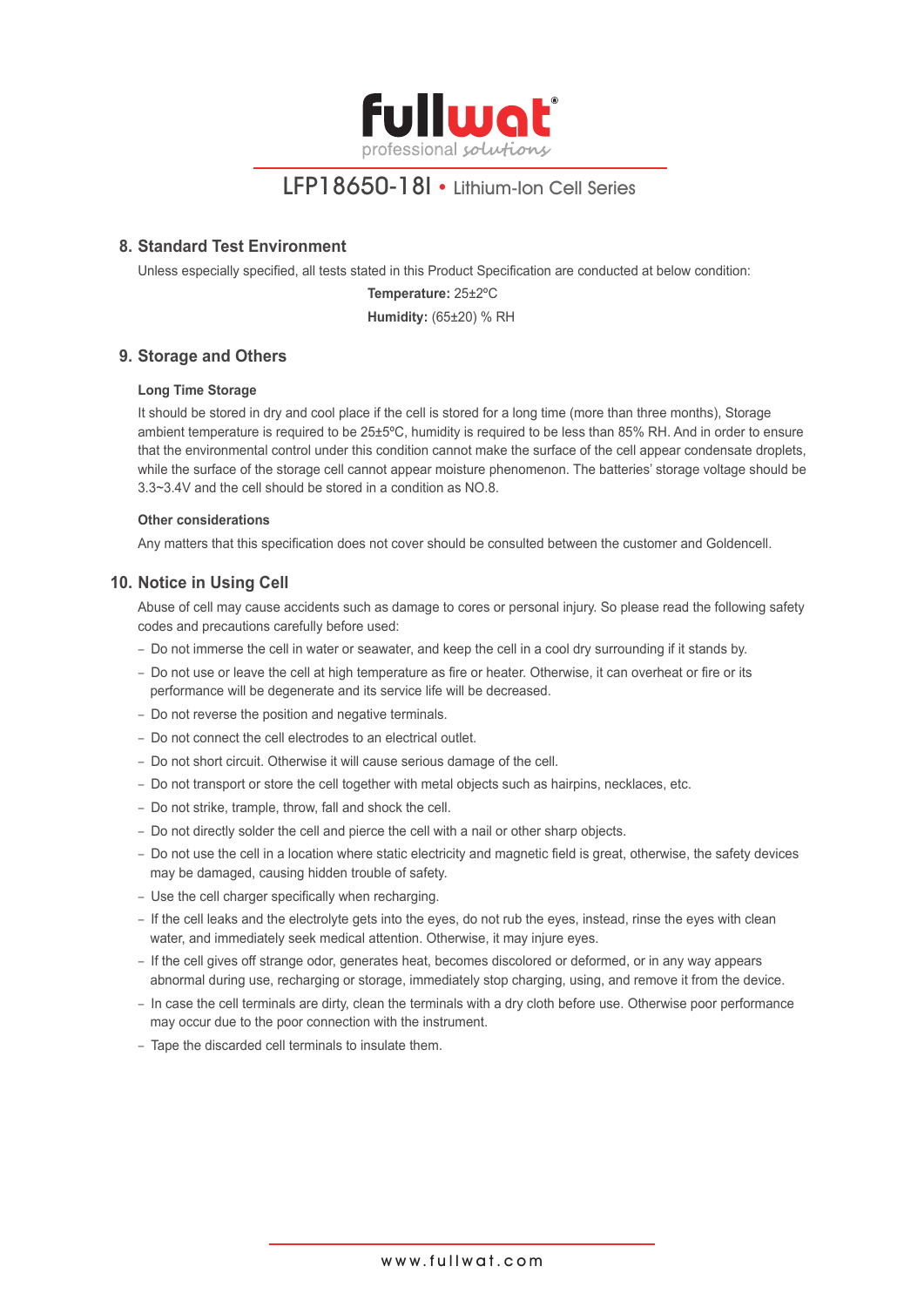

#### **11. Disclaimer**

Quality assurance does not include normal wear and tear, as well as problems caused by improper maintenance, handling and storage. Failure to follow the use and installation specified in this product specification, including but not limited to the following:

- Damage during transportation or storage.
- Problems arising from the combination of circuit, batteries and chargers.
- Incorrect battery installation or maintenance.
- Use cell or cell pack in inappropriate environments.
- Used improper or incorrect charging and discharging methods which is not included in this specification.
- Failure to comply with operational precautions.
- Bad battery cells generated in the process of assembling by the customer after shipment.
- In case of force majeure, such as lightning, storm, flood, fire, earthquake, etc.

The Company shall not be responsible for any direct or indirect damage caused by or related to the product not being assembled or used as required.

#### **12. Warranty**

The warranty is specified in our warranties section of *Terms of Sales*. If the product is to be stored for more than three months it is necessary to perform the appropriate maintenance to ensure the good condition of the batteries. Consult our annex to the *Terms of Sales* on the recommended maintenance.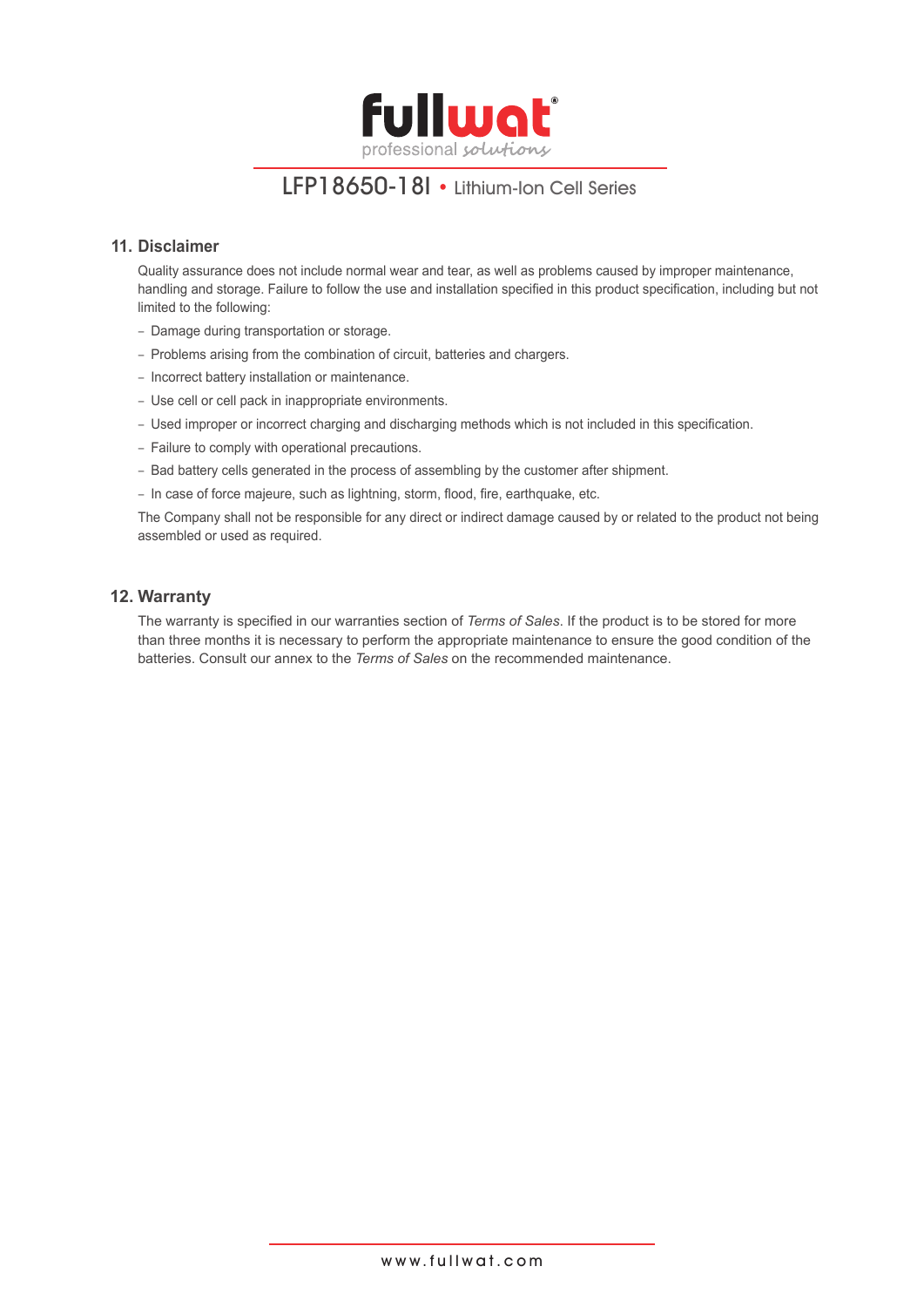

### **APPENDIX A - Suggestions for Cell Packs**

#### **1. Selecting principle of nickel strip is often applied to the design of cell packs**

Based on the working current of cell packs to make the shunt selection of nickel strip. The common nickel strip could under the current as below:

| Nickel Strip Type         | $3*0.1$ | $4*0.1$ | $7*0.15$ | $8*0.15$ |
|---------------------------|---------|---------|----------|----------|
| Normal Working Current    | 2Α      | 3A      | 7Α       | 8Α       |
| Maximum Continues Current | 4Α      | 5A      | 13A      | 15A      |

#### **2. Relation between the cell packs design current and lead wires current breakdown, and principle of wires selection**

Based on the working current of cell packs to make the shunt selection of wires. Different wires could under the current as below:

| AWG            |       | Diametar                | Cross-<br>sectional | rasistance  | normal<br>current | Max-<br>current AWG |    |       | Diamater                | Cross-<br>sectional | rasistance  | normal<br>current | Max-<br>current |
|----------------|-------|-------------------------|---------------------|-------------|-------------------|---------------------|----|-------|-------------------------|---------------------|-------------|-------------------|-----------------|
|                |       | Metric/mm Imperial/inch | mm <sup>2</sup>     | $\Omega$ km | А                 | A                   |    |       | Metric/mm Imperial/inch | $n =$ <sup>2</sup>  | $\Omega$ km | $\mathbf{A}$      | A               |
| 0600           | 11.68 | 0.46                    | 107.22              | 0.17        | 423.2             | 482.6               | 22 | 0.643 | 0.0253                  | 0.3247              | 54.3        | 1.280             | 1.460           |
| 000            | 10.4  | 0.4096                  | 85.01               | 0.21        | 335.5             | 382.6               | 23 | 0.574 | 0.0226                  | 0.2588              | 48.5        | 1.002             | 1.165           |
| 00             | 9.27  | 0.3648                  | 67.43               | 0.26        | 266.2             | 303.5               | 24 | 0.511 | 0.0201                  | 0.2047              | 89.4        | 0.808             | 0.921           |
| $\mathbf{C}$   | 8.25  | 0.3249                  | 53.49               | 0.33        | 211.1             | 240.7               | 25 | 0.44  | 0.0179                  | 0.1624              | 79.6        | 0.641             | 0.731           |
| - 1            | 7.35  | 0.2893                  | 42.41               | 0.42        | 167.4             | 190.9               | 24 | 0.404 | 0.0159                  | 0.1281              | 143         | 0.506             | 0.577           |
| 2              | 6.54  | 0.2576                  | 33.62               | 0.53        | 132.7             | 151.3               | 27 | 0.361 | 0.0142                  | 0.1021              | 128         | 0.403             | 0.460           |
| з              | 5.83  | 0.2294                  | 26.67               | 0.66        | 105.2             | 120.0               | 23 | 0.32  | 0.0126                  | 0.0804              | 227         | 0.318             | 0.362           |
| $\overline{4}$ | 5.19  | 0.2043                  | 21.15               | 0.84        | 83.5              | 95.2                | 29 | 0.287 | 0.0113                  | 0.0647              | 289         | 0.255             | 0.291           |
| п              | 4.62  | 0.1819                  | 16.77               | 1.06        | 66.2              | 75.5                | 30 | 0.254 | 0.0100                  | 0.0507              | 361         | 0.200             | 0.228           |
| đ              | 4.11  | 0.0162                  | 13.3                | 1.33        | 52.5              | 59.9                | 31 | 0.226 | 0.0089                  | 0.0401              | 321         | 0.158             | 0.181           |
| 7              | 3.67  | 0.1443                  | 10.55               | 1.68        | 41.6              | 47.5                | 32 | 0.203 | 0.0080                  | 0.0316              | 583         | 0.128             | 0.146           |
| 8              | 3.26  | 0.1285                  | 8.37                | 2.11        | 33.0              | 37.7                | 33 | 0.18  | 0.0071                  | 0.0255              | 944         | 0.101             | 0.115           |
| ø              | 2.91  | 0.1144                  | 6.63                | 2.67        | 26.2              | 29.8                | 34 | 0.16  | 0.0063                  | 0.0201              | 956         | 0.079             | 0.091           |
| 10             | 2.59  | 0.1019                  | 5.26                | 3.36        | 20.8              | 23.7                | 35 | 0.142 | 0.0056                  | 0.0169              | 1200        | 0.063             | 0.072           |
| п              | 2.3   | 0.0907                  | 4.17                | 4.24        | 16.5              | 18.8                | 35 | 0.127 | 0.0050                  | 0.0127              | 1530        | 0.050             | 0.057           |
| 13             | 2.05  | 0.0808                  | 3.332               | 5.31        | 13.1              | 14.9                | 37 | 0.114 | 0.0045                  | 0.0098              | 1377        | 0.041             | 0.046           |
| 13             | 1.82  | 0.0720                  | 2.627               | 6.69        | 10.4              | 11.8                | 33 | 0.102 | 0.0040                  | 0.0081              | 2400        | 0.032             | 0.036           |
| 14             | 1.63  | 0.0641                  | 2.075               | 8.45        | 8.2               | 9.4                 | 39 | 0.089 | 0.0035                  | 0.0062              | 2100        | 0.025             | 0.028           |
| I5             | 1.45  | 0.0571                  | 1.646               | 10.6        | 6.5               | 7.4                 | A0 | 0.079 | 0.0031                  | 0.0049              | 4080        | 0.019             | 0.022           |
| Lő             | 1.29  | 0.0508                  | 1.318               | 13.5        | 5.2               | 5.9                 | ИI | 0.071 | 0.0028                  | 0.004               | 3685        | 0.016             | 0.018           |
| 17             | 1.15  | 0.0453                  | 1.026               | 16.3        | 4.1               | 4.7                 | 43 | 0.064 | 0.0025                  | 0.0032              | 6300        | 0.013             | 0.014           |
| 13             | 1.02  | 0.0403                  | 0.8107              | 21.4        | 3.2               | 3.7                 | 43 | 0.056 | 0.0022                  | 0.0025              | 5544        | 0.010             | 0.011           |
| 19             | 0.912 | 0.0369                  | 0.5667              | 26.9        | 2.6               | 2.9                 | 44 | 0.051 | 0.0020                  | 0.002               | 10200       | 0.008             | 0.009           |
| 20             | 0.813 | 0.032                   | 0.5189              | 33.9        | 2.0               | 2.3                 | 45 | 0.046 | 0.0018                  | 0.0016              | 9180        | 0.006             | 0.007           |
| $-21$          | 0.724 | 0.0285                  | 0.4116              | 42.7        | 1.6               | 1.9                 | 46 | 0.041 | 0.0016                  | 0.0013              | 16300       | 0.005             | 0.006           |

 **3. Voltage protection point value (for single cell ) of protection board or BMS, and selecting principle of protection board.**

|                        | Over-charged<br>protection voltage | Over-discharged<br>protection voltage | The protection voltage point for<br>monomer should be selected |  |  |
|------------------------|------------------------------------|---------------------------------------|----------------------------------------------------------------|--|--|
| Lithium Iron Phosphate | $3.6 - 3.9$                        | $2.0 - 2.5$                           | also based on the safety<br>voltage point of cell and          |  |  |
| Ni-Co-Mn               | 4.05-4.25                          | $2.5 - 3.0$                           | protection voltage point of IC.                                |  |  |

Selecting principles of protection board: based on the safety needs of the cell and customers' requirements. To select the suitable protection board according to the size of cell packs.